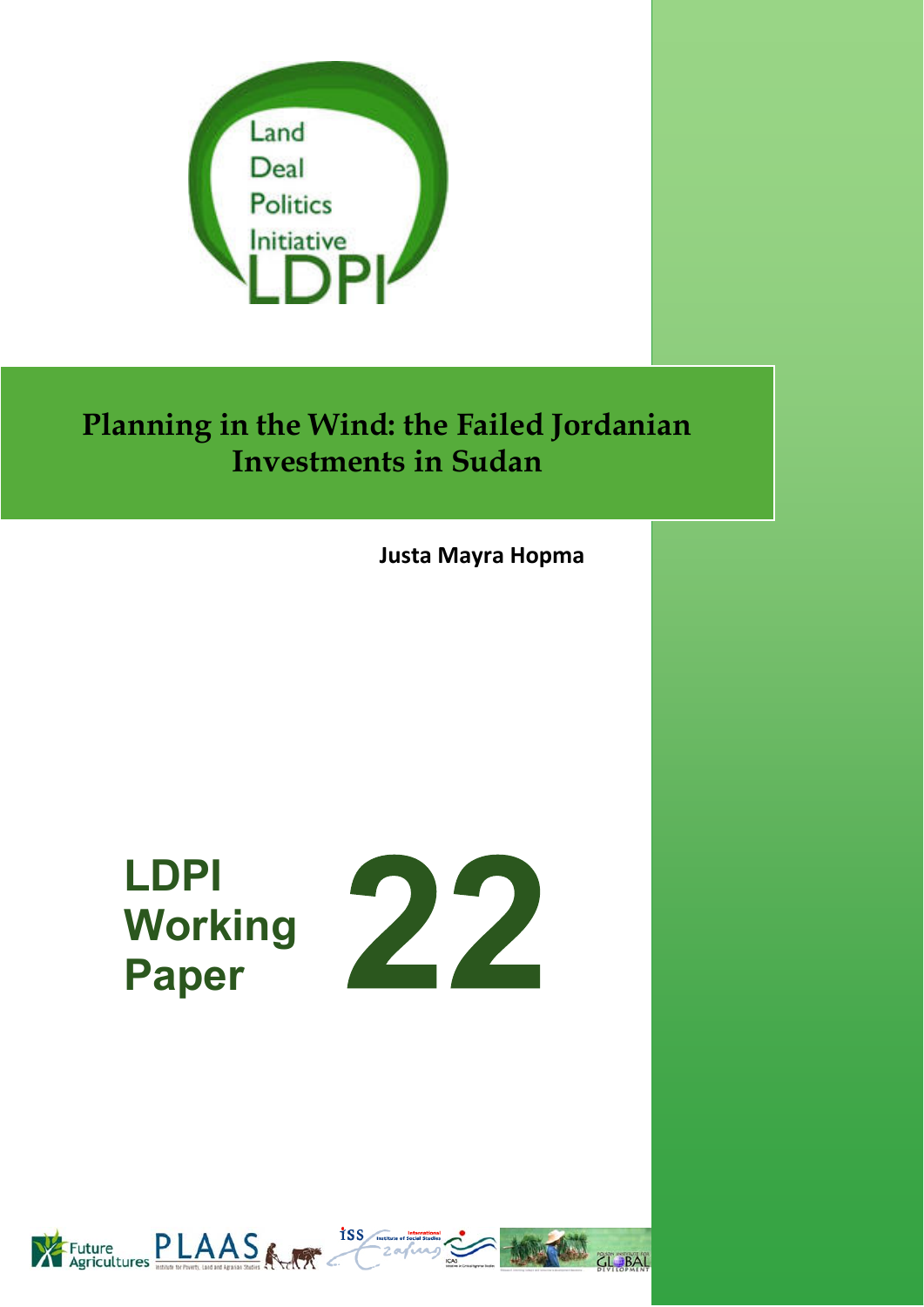### **Planning in the Wind1 : the Failed Jordanian Investments in Sudan**

*By* Justa Mayra Hopma

| Published by:<br>The Land Deal Politics Initiative<br>www.iss.nl/ldpi<br>landpolitics@gmail.com                                                                                 |                                                                                                                                                                                                              |                                                                      |                                  |
|---------------------------------------------------------------------------------------------------------------------------------------------------------------------------------|--------------------------------------------------------------------------------------------------------------------------------------------------------------------------------------------------------------|----------------------------------------------------------------------|----------------------------------|
| in collaboration with:<br><b>Institute for Development Studies (IDS)</b><br>University of Sussex<br>Library Road<br>Brighton, BN1 9RE<br>United Kingdom<br>Tel: +44 1273 606261 | Fax: +44 1273 621202    E-mail: ids@ids.ac.uk                                                                                                                                                                |                                                                      | Website: www.ids.ac.uk           |
| P.O. Box 29776<br>2502 LT The Hague<br>The Netherlands                                                                                                                          | <b>Initiatives in Critical Agrarian Studies (ICAS)</b><br><b>International Institute of Social Studies (ISS)</b>                                                                                             | Tel: +31 70 426 0664 Fax: +31 70 426 0799 E-mail: iss.icas@gmail.com | Website: www.iss.nl/icas         |
| Bellville 7535, Cape Town<br>South Africa<br>Tel: +27 21 959 3733                                                                                                               | The Institute for Poverty, Land and Agrarian Studies (PLAAS)<br>School of Government, Faculty of Economic and Management Sciences<br>University of the Western Cape, Private Bag X17<br>Fax: +27 21 959 3732 | E-mail: plaas@uwc.ac.za                                              | Website: www.plaas.org.za        |
| Department of Development Sociology<br><b>Cornell University</b><br>133 Warren Hall<br>Ithaca NY 14853<br><b>United States of America</b>                                       | The Polson Institute for Global Development                                                                                                                                                                  |                                                                      |                                  |
| Tel: +1 607 255-3163                                                                                                                                                            | Fax: +1 607 254-2896                                                                                                                                                                                         | E-mail: ta12@cornell.edu                                             | Website: polson.cals.cornell.edu |

© March 2013 *All rights reserved. No part of this publication may be reproduced or transmitted in any form or by any means without prior permission from the publisher and the author.*

*Published with support from the UK Department for International Development (DfID), Atlantic Philanthropies, Inter‐Church Organization for Development Cooperation (ICCO), Ford Foundation and Miserior.*

<sup>&</sup>lt;sup>1</sup>These opening words refer to an expression used by employees of the Ministry of Agriculture in Jordan, referring to a mode of planning that is general and does not lead to concrete results. Ar. *khitta fee hauwa*, in Arabic see end paper.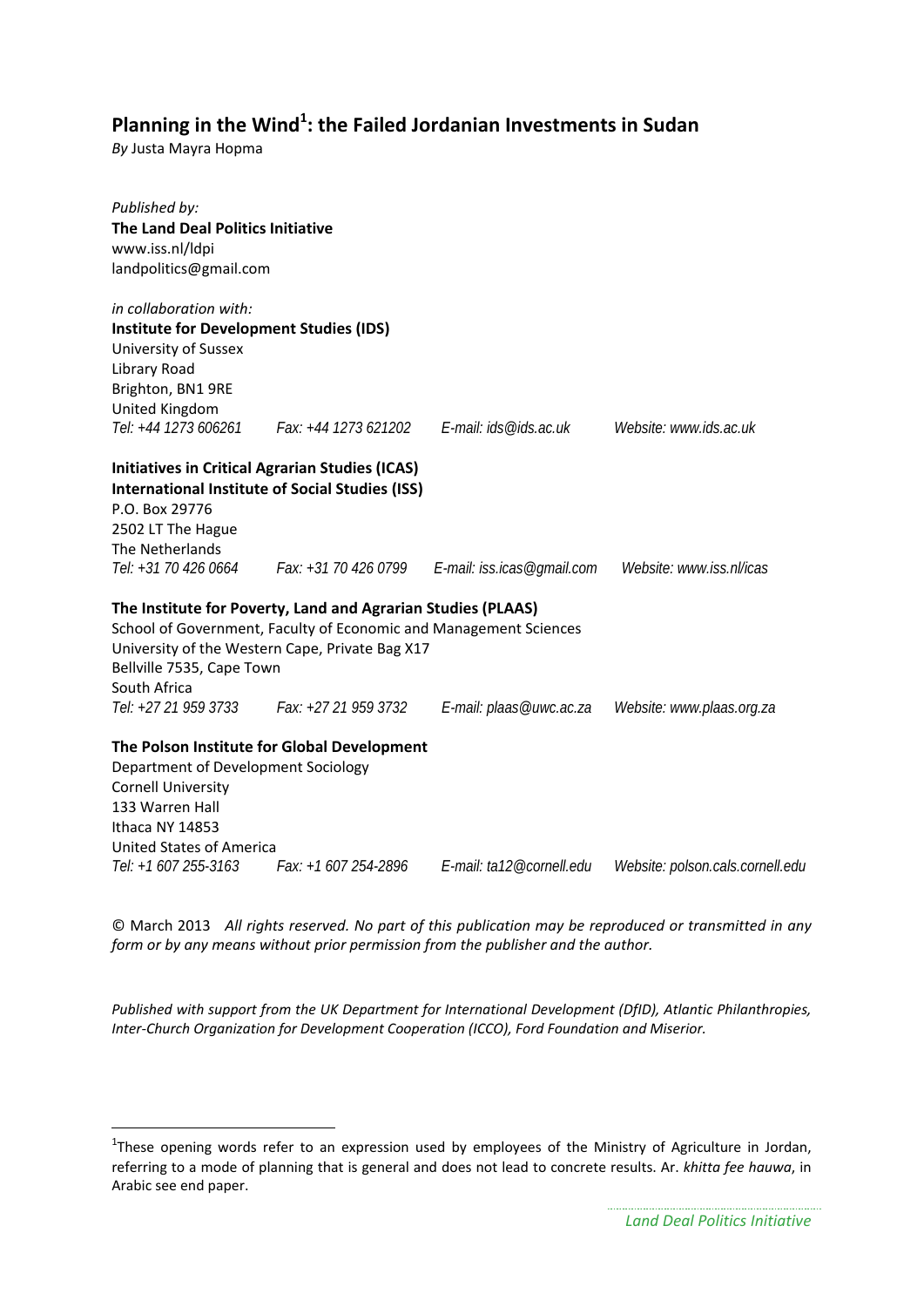## Abstract

This paper seeks to explain why the planned Jordanian investments in Sudan failed to materialise despite the relatively advanced stage of negotiations and planning. In doing so it provides an overview of the negotiation process as it developed since the two countries signed a 70‐year agricultural protocol in 1999. As part of a political economy approach the position and material interests of key actors involved are presented. The paper argues that the oft-cited lack of capital as the reason why the investment failed is of limited explanatory value and shows that the process of planning investments is cyclical and convoluted.

**Keywords**: Jordan, agricultural investment, Sudan, elite interests, food politics

## About the Author

**Justa Mayra Hopma:** While completing an undergraduate degree in International Politics & Geography at the University of Wales, Aberystwyth I participated in an archaeological project in the Wadi Arabah, Jordan where I returned the next year to conduct fieldwork for my MPhil dissertation at the University of Oxford. At present I live in Amman where I combine my PhD research with an internship at the Dutch Embassy.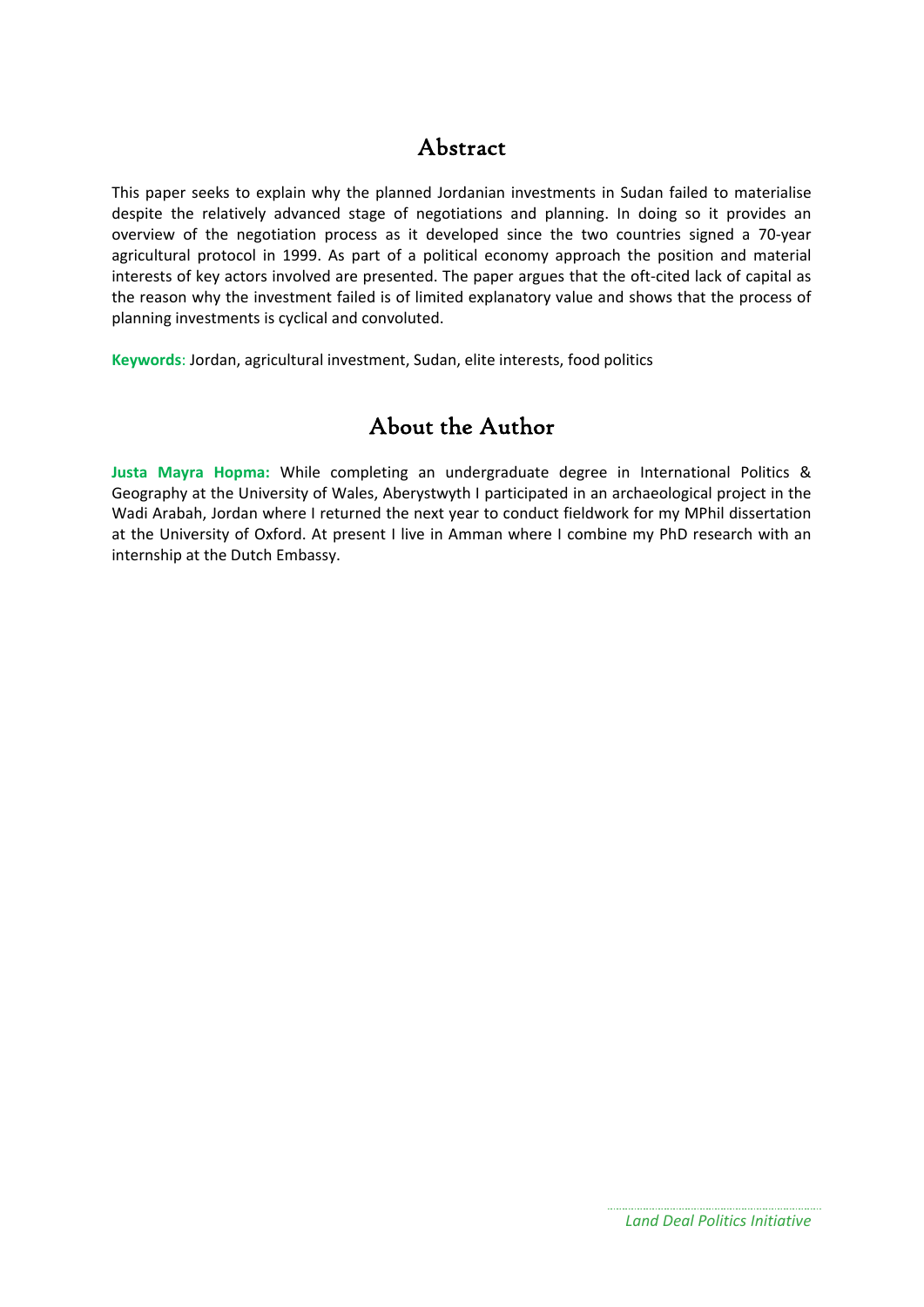## Table of Contents

| 2 Jordanian Agricultural Investment in Sudan: An Overview of Events  1   |  |
|--------------------------------------------------------------------------|--|
|                                                                          |  |
|                                                                          |  |
|                                                                          |  |
|                                                                          |  |
| 4 Why Did Investments Fail: Financing Structure or Material Interests? 7 |  |
|                                                                          |  |
|                                                                          |  |
|                                                                          |  |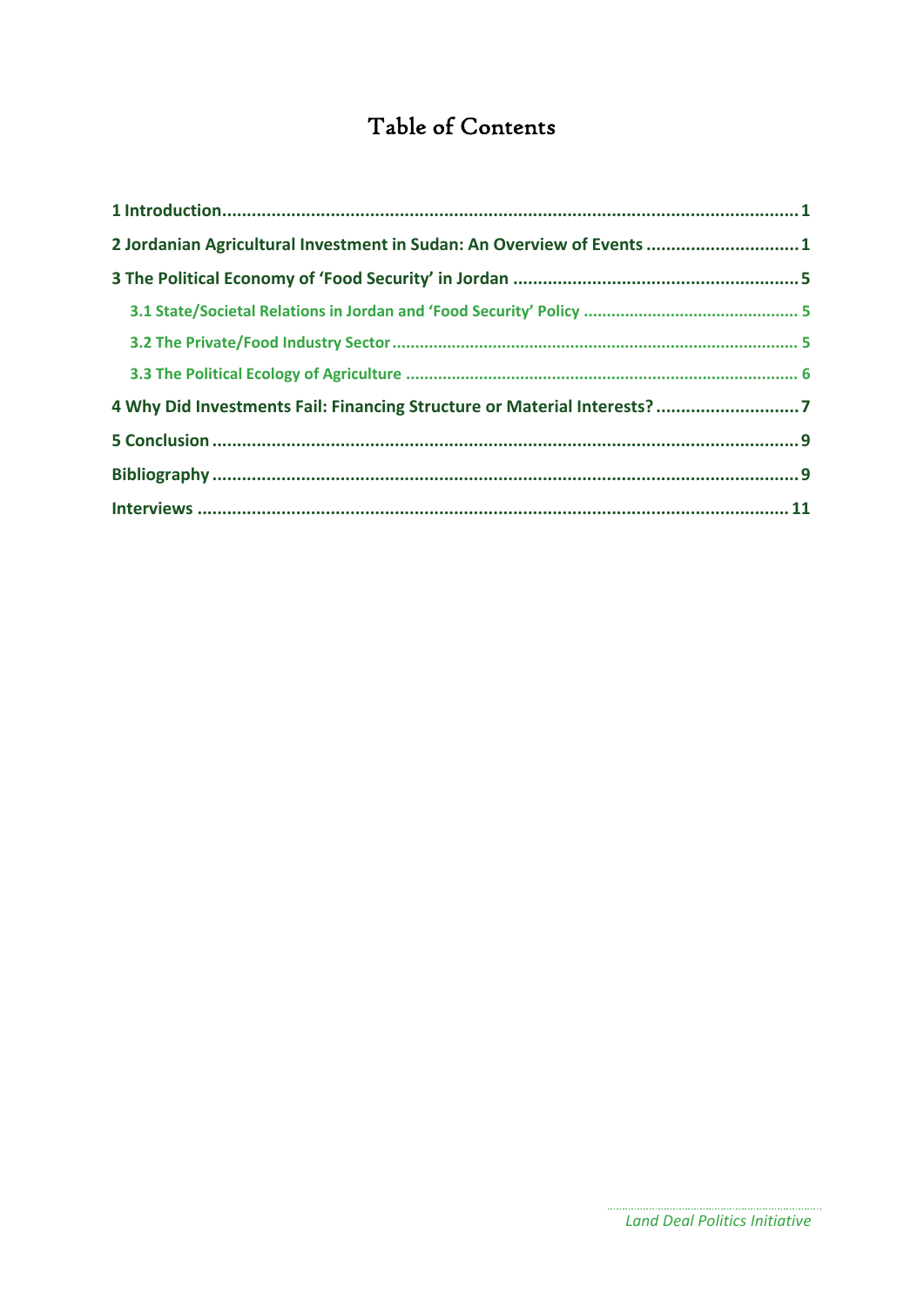#### **1 Introduction**

Plenty of media headlines warn of Arab nations planning billions of dollars in investments in farmland overseas. These articles, however, often lack concrete details and are sometimes based upon secondary sources alone (Woertz and Verhoeven 2012). Accordingly, it has been shown that large controversial investment plans actually not always develop into concrete projects (see also White et al. 2012 and Smalley and Cordera 2012). In a reference to Sherlock Holmes, Ben White has likened such examples to 'dogs that do not bark' (White et al., 2012) because investments fail to materialize*.* Reports about such cases distort the available data on land acquisitions or 'land grabs' abroad. As such, they affect our understanding of the nature and scale of the development and it is therefore important that the precise details behind such cases are known.

Jordan too, arguably represents such a case, at least for the time being. As a resource‐poor and import-dependent country the option to invest in foreign lands from which then to source foodstuffs is an attractive policy choice for Jordan. Alternative trade‐based approaches to food security are vulnerable to changes in global food prices and this factor is particularly salient (more immediate) for countries without large fiscal surpluses derived from oil revenue. Increasing global food prices thus add to the appeal of outsourcing food production. Jordan developed relatively advanced plans to do so and it is curious that despite the support of the Ministry of Agriculture as well as representatives from the private business sector, the investments did not go ahead. Rather than stopping short at 'the dog that did not bark' story, this paper further examines the reasons behind the failure of the proposed Jordan‐Sudan project.

This paper is divided into three sections and the remainder of this paper is structured as follows. First, a descriptive overview of events related to the planned Jordanian investments in Sudan is given. Second, following a political economy approach an overview of the actors, their ostensible material interests and their relationship to each other is given. The third section then synthesizes this information and explains how the interplay of a number of factors resulted in the shelving of the Jordanian‐Sudanese agricultural investment plan. The paper is based upon a series of interviews with policy makers, government officials of the ministry of agriculture, vegetable producers and businessmen. The author undertook two field visits and also attended a number of agricultural meetings and conferences in Amman (Jordan), where the research took place between February and July 2012.

#### **2 Jordanian Agricultural Investment in Sudan: An Overview of Events**

According to the Jordan Times, the Sudan Tribune and various other electronic media outlets the Hashemite Kingdom of Jordan and the Republic of Sudan entered a 70‐year agricultural protocol in 1998 (various articles in the *Jordan Times* 2008‐10*, Sudan Tribune* 2008‐09)*.* The agreement gave Jordan the option to lease 268,000 dunums(26,800 ha) of land south of the city Ad‐Damir, on the Mukabarab plain in the River Nile state (300km. north of Khartoum) and 88,000 dunums (8,800 ha) just south of Khartoum. Legally, these lands would be given the status of economic free zone, subject to Jordanian law (Interview 7, 4 July 2012). The total area amounted to 356km<sup>2</sup> of fertile lands in the Nile river area (AOAD 2003), roughly the same size as Jordan's own Jordan Valley area (Interview 12, 4 July 2012). Little is known about current land use practices and no such information was referred to in the newspaper articles. The Jordanian authorities planned to produce livestock, clover, garlic, bananas and mangos (*Jordan Times*, December 20, 2009) and assessed the feasibility of cattle fattening programmes.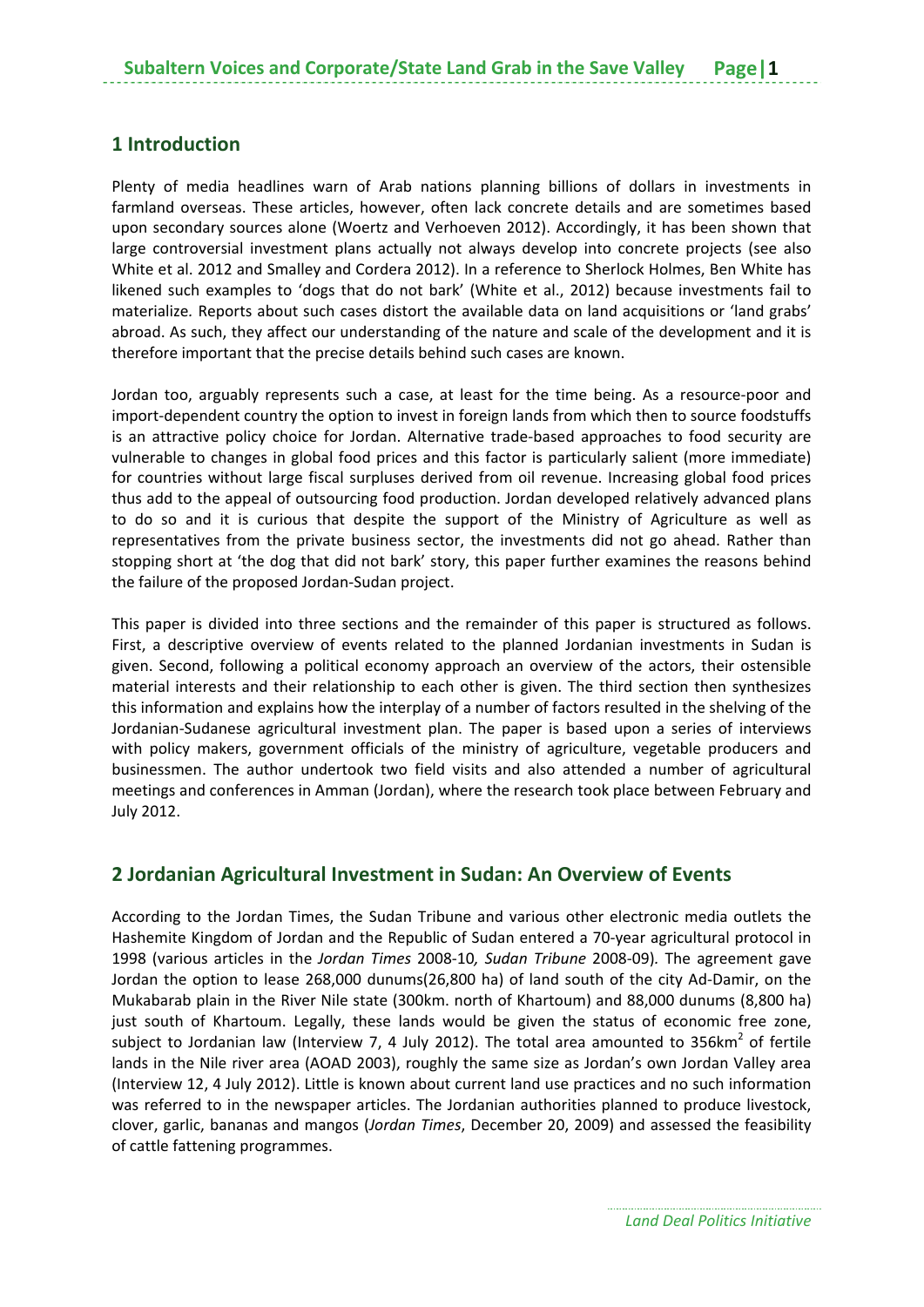



**Figure 1 Site locations on Al‐Makabrab plain between the Nile and Atbara Rivers** 

#### **Figure 2 Project location in Sudan, rectangle in 15'N – 30'E quadrant**

Throughout 2008 and 2009 the various stages of implementation of the Sudan‐Jordan project were reported upon in the aforementioned newspapers. In 2008, then prime minister Nader Dahabi announced that Jordan would cultivate land in Sudan and that the Jordanian government would provide facilities, including infrastructure to convey water from the Nile, to the location of the project (*Jordan Times,* 8 June 2009).Moreover, the Jordanian government conducted feasibility studies in 2003 and 2009. The studies were undertaken in cooperation with the regional Arab Organization for Agricultural Development (AOAD) and funded by the Islamic Development Bank (AOAD 2003).In terms of financial feasibility, the report stressed the importance of planting the right kind of seeds for local soil. Should appropriate seeds be chosen, seed quality could be improved in the process of growing crops. This in turn would positively affect the financial viability of the project (AOAD 2003).

Sudan is a resource-rich country; most of the Nile's basin falls within Sudanese territory and it possesses key mineral resources and oil (Verhoeven 2012). In terms of Jordanian‐Sudanese investment, there are three further strong points: Firstly, the relative proximity of both countries; airfreight takes two-and-half hours and sea transport from Port Sudan to Aqaba ten days (Jordan Investment Board 2012). Such time frames are suitable for the bulk transport of fruits, vegetables, livestock and other goods requiring less speedy transport. In terms of products, Sudanese meat is popular in Jordan because of its good quality and price compared to other imported meats. In addition to the appeal of the products and the relative geographic proximity, the government of Sudan offered lucrative terms to potential foreign business partners so as to make investment even more attractive. Custom duties were dropped and freedom of capital movements and money transfers was offered. Sudan further allowed all end products to be exported (or they may be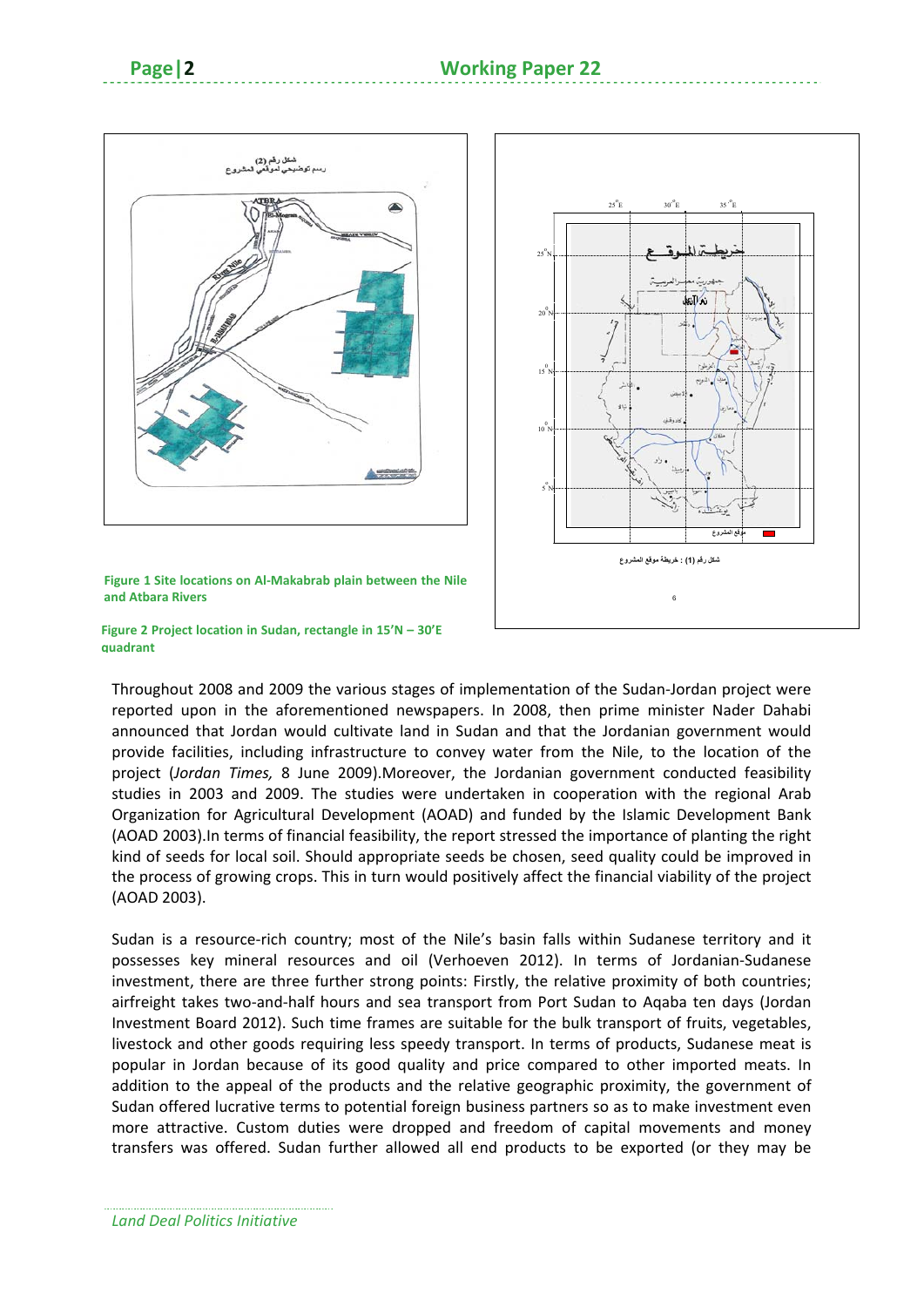marketed locally) and company owners were free to employ Jordanian nationals (*Sudan Tribune,* April 11 2009; interview 7, 4 July 2012).

From the Sudanese perspective, Jordanian investments are about bringing capital, technology and know-how to the country (Interview 7, 4 July 2012). Lacking domestic capacity, foreign investment is seen as an efficient way to do so. For Sudan, it is easier, and perhaps preferable, to do business with Arab countries. The Sudanese ambassador to Jordan, for example, mentioned the good relationship between both countries: "As Islamic countries, we have a lot in common and our Ministry of Investment provides all needed support services. Despite the long‐term inaction on the Jordanian side, we remain open to Jordanian investments" (Interview 7, 4 July 2012).In addition to the 'Islamic connection', it was further pointed out that for a small country with limited means, Jordan is doing relatively well. It has a high standard of technological knowledge and compares favourably to Saudi Arabia in this respect, although it lacks the financial resources that Saudi Arabia has (Interview 7, 4<sup>th</sup> of July 2012). This point sheds light on the kinds of comparative advantages of the different countries in the Arab world with regards to labour, capital, technology and natural resources.

In terms of governance, a public-private governance structure was formulated for this specific project. The investment would be managed by a holding company comprised of four existing Jordanian businesses. Although the consortium would be registered as a private business, the quantities and types of products to be sourced from Sudan remained at the discretion of the Jordanian government (*Jordan Times*, 13 July 2008). These particular public‐private structures are relatively common in Jordan and allow for a large degree of flexibility for Jordan in terms of production, but also in terms of management. On the one hand, the undertaking can function as a private business but on the other, it can be completely managed by the government, should it decide to do so.

In the feasibility studies by the AOAD and the Jordanian government, it was suggested that the government would pay for the initial infrastructural investments: electricity supply and the supply of water from the Nile to farms. For each plot, the government would have to provide these two basic facilities. Costs amounted to ~USD\$110 million. This soon became a point of contention between the Ministry of Agriculture and the Jordanian government (Interview 11, 21 July 2012). The financial plan envisioned that the private sector investors would pay this sum back in instalments over a period of 5 – 10 years. This way the project would be economically feasible for both the government and the private sector (IssamHijazi in *Jordan Times*, 8 June 2009). Despite being able to earn back their investment, the Jordanian government did not agree to this set-up (Interview 11, 21 July 2012).

According to the then sitting Minister of Agriculture, Eng. Said Masri, the failure to commit to the investment plans prior to the deterioration of the economic climate in 2009 was a major shortcoming of the government. From his perspective, a Jordanian‐Sudanese project would have the potential to make a positive contribution to the country's food security. "This project is vital for the Kingdom's economy as it will contribute to a large extent to achieving the country's food stability, particularly addressing its need for grains and animal feed" (Said Masri, *Jordan Times*, 8 June 2009). In a personal interview he added, "when I reviewed the agreement in 1999, I actually found out that this agreement is more advanced than current Jordanian and Sudanese policy by at least 15 years. It contains a vision that allows Arab countries to think of their food basket collectively" (Interview 11, 21 July 2012). He concluded that, given the way the plan had developed, it simply was ahead of its time. Abdullah Shishani, director of the Ministry of Private sector affairs, also stated: "It is not a matter of investment anymore. The country's food security is at stake here" (Shishani, *Jordan Times* 8 July 2012). The view that investment in Sudan would contribute to Jordan's food security was very much present within the Ministry of Agriculture. Government officials outside the Ministry of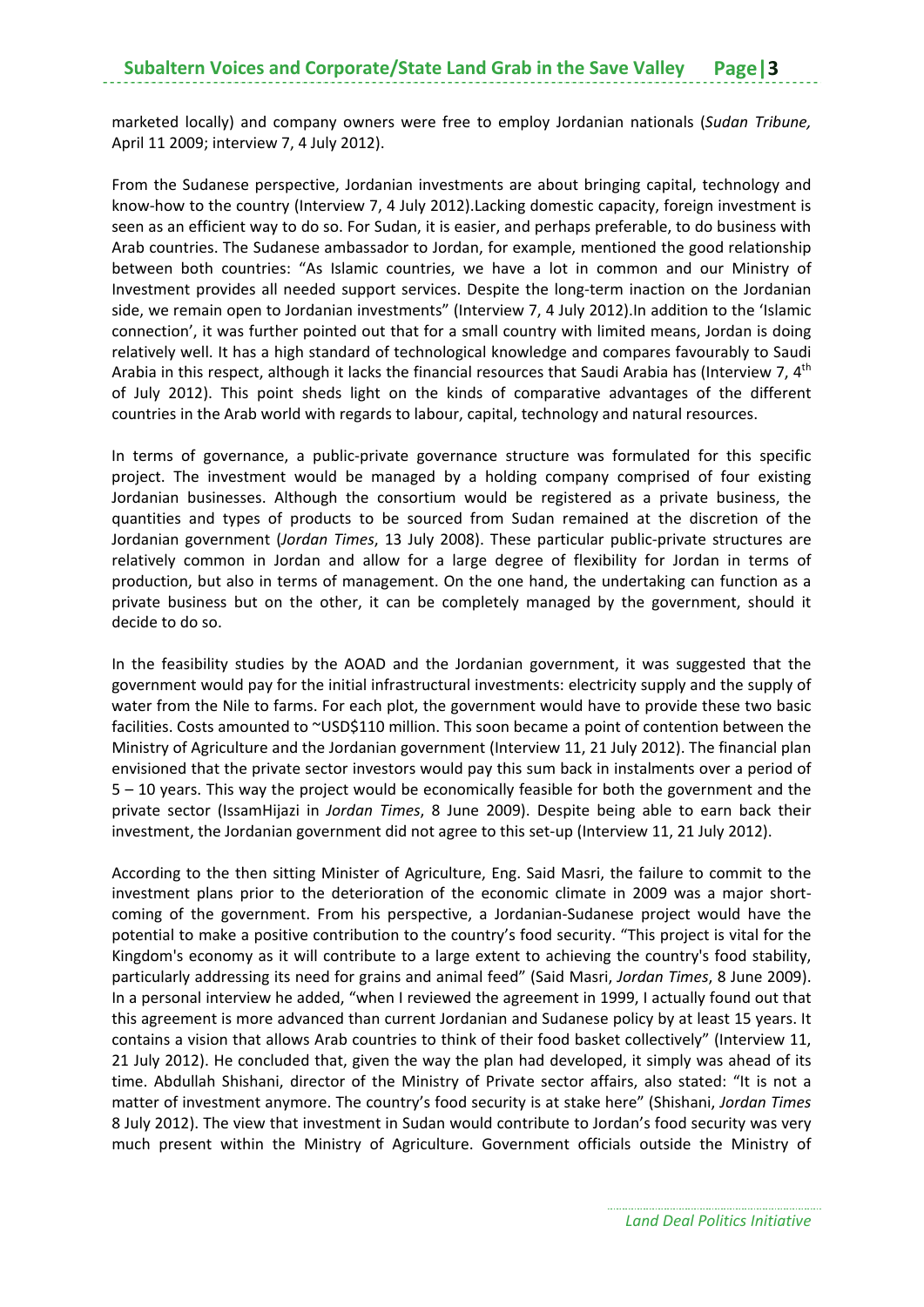Agriculture, however, seemed to consider the project from the vantage point of costs and revenue, not from a broader perspective taking national food security as an objective.

In 2008, with the Sudanese government's deadline approaching, the project was given new life. A four-day self-initiated field visit to Sudan took place in August and an extended version of the feasibility study of 2003 was being prepared. Another field visit took place in April 2009 (*Sudan Tribune,* 11 April 2009). An extension of the deadline seemed to have been negotiated and talks about the financing structure took place in the second quarter of 2009.Progress developed with difficulty and the first funding structure for the project was rejected. In this set‐up, the government would pay for the initial investments in electricity and water provision to the plots, and investors would pay the sum back in installments. The alternative mechanism of financing proposed that, instead of the government, private investors would pay for the infrastructure themselves. The government, however, would provide collateral for up to ten years in cooperation with the Bank of Jordan (Interview 11, 21 July 2012). The private sector agreed to this set‐up, but a final confirmation from the finance minister was still needed.

While the negotiation process was underway during the first half of 2009, the global investment climate was not in good shape. The effects of the financial crisis of 2008 had not yet subsided and the investment climate remained relatively insecure (ODI 2009). During a meeting of the Jordan‐ Sudan High Committee in the third quarter of 2009, Finance Minister Basem Al Salem argued that the government could not provide the collateral needed for this type of investment. In the final meeting of the Committee, and not having been provided with any form of support or financial security previously, the private sector decided to withdraw from the project before the actual final negotiation had started. They based their decision on the less than desirable investment climate, continued low prices for agricultural products and a fear of recession (Interview 11, 21 July 2012). In November of the previous year, however, the Chief Executive Officer of the Hijazi and Ghoshe Group, asserted that low international prices were not a problem: "The change in prices of cereals and animal feed products is undeniably significant. Therefore we need to take this into consideration when negotiating with the government, however, [we are] keen to implement the project despite the drop in the international prices of agricultural products" (IssamHijazi in the *Jordan Times*, 20 November 2009). This statement was reversed before the final negotiations took place and it appeared that commitment to the project, on both the account of the government and the private sector, was insufficient.

Accordingly, in September 2010, only months after having asserted the contrary, the *Jordan Times* reported that the Sudan‐Jordan project was no longer feasible despite the full backing of the Minister of Agriculture and initially the private sector. The cited reason for the project's failure was a lack of interest from the private sector, even though strictly speaking, this is not entirely correct. Interest did exist, but the absence of financial backing in a context of deteriorating economic circumstances affected the decision‐making process. After it had become clear that the Jordanian government would not be supporting the project financially, external sources of funding were looked at and an agricultural financing company based in the Arab Gulf showed interest (*Eritrea Capital,* 20 December 2010), but these plans did not materialise either.

The information presented above is different from the standard narrative about Arab land grabs in east Africa, which maintains that resource‐poor countries rushed to invest after the food crisis of 2008. This account shows that negotiations to invest in Sudanese land started as early as 1997 and that the opportunity to invest was not 'rushed at'. Rather, it was severely delayed, taken up by one government, dropped, taken up again by the next government, dropped again, and finally taken up and dropped again independently by a private sector actor. The following section seeks to shed light upon this complex process by taking a political economy approach.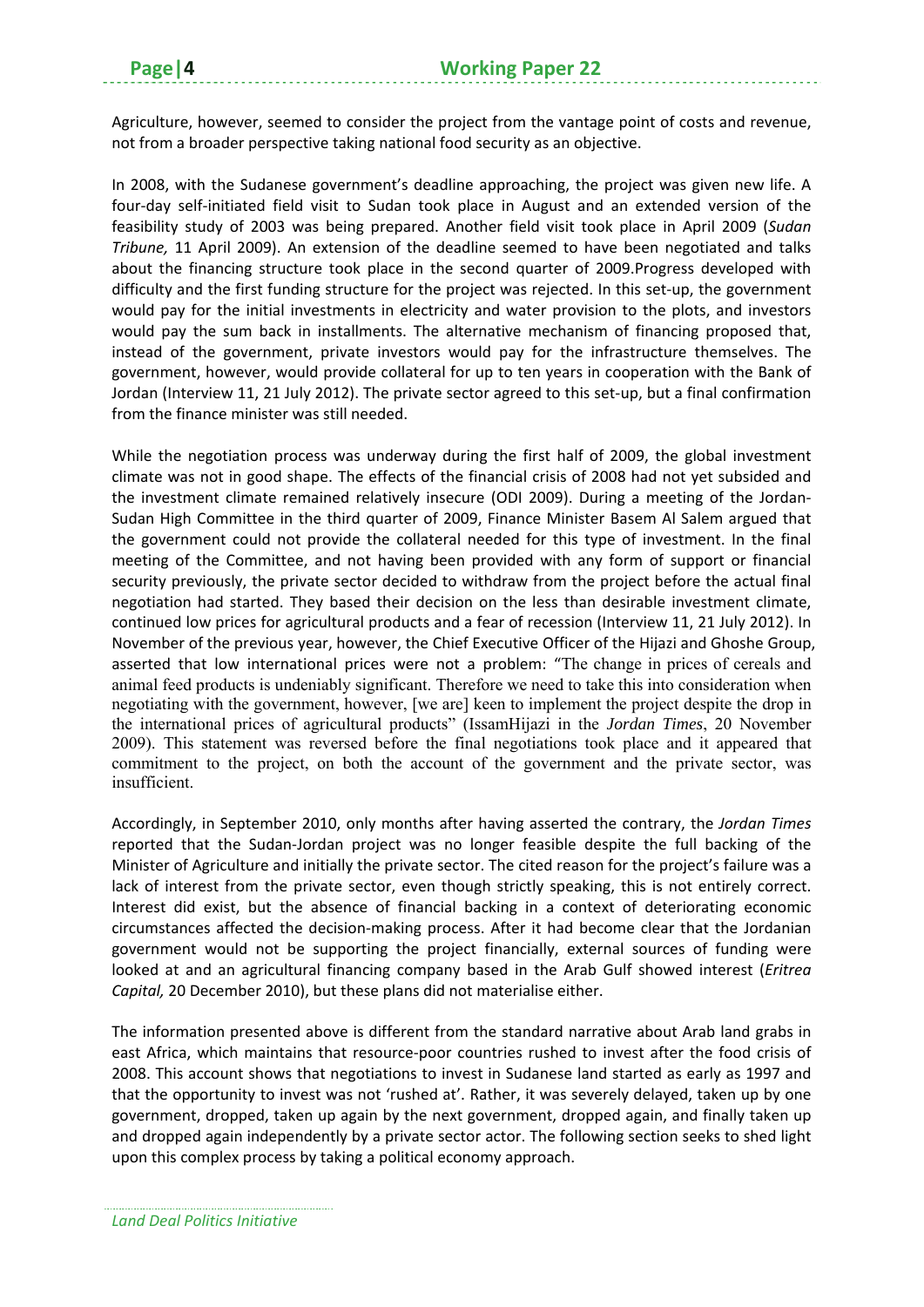#### **3 The Political Economy of 'Food Security' in Jordan**

Political economy approaches explain economic transformations in terms of power and interest. Adopting such alens helps to explain the lack of implementation of the Jordanian investment plans in Sudan. In order to arrive at this explanation, a closer look at the actors and institutions involved in the plans is taken below. The following section provides an overview of the key actors, their main characteristics and their relationship to each other. Section four analyses their ostensible material interests while section five synthesizes the presented information and arrives at an explanation as to why the investment plans did not materialise.

#### *3.1 State/Societal Relations in Jordan and 'Food Security' Policy*

The Jordanian government can be characterised by the rapid pace with which prime ministers and cabinets are replaced. Parliament (120 seats) is elected, while the king directly appoints Senate members (60 seats). In response to political unrest or challenges, the Prime Minister often resigns or is sent home. Since 2011, Jordan has seen four changes of prime minister and ten change-overs since October 2004 (European Forum for Democracy and Solidarity 2013). With reference to its geography and natural resources, Jordan is mostly described as a dry and resource‐poor country. Politically, and despite the rapid turnover of office-holders, it is characterised as a beacon of stability in an otherwise turbulent Middle East. In terms of social make-up Jordan can be described as a tribal society (Layne 1994). Tribalism has many meanings and connotations, which are explored in‐depth in the anthropological literature,<sup>2</sup>but here it suffices to state that Jordan's tribal legacy is very much alive. Surnames and tribal affiliations matter socially and politically, although the context in which traditions can be summoned is changing (Interview 6, July 3 2012). This dynamic of change is experienced in society at large, including the agricultural sector, which impacts the way it is regulated.

While the state has an interest in food security as a policy area, no comprehensive policy programme exists. This can be explained in part with reference to the short‐term office that ministers hold (see above), but also due to the role that external funding agencies play. The Jordanian food security programme that was in place prior to when it was given the label 'food security' focused on relief for the poor. A number of projects were already running with the objective to relieve hunger. For example, a programme to eradicate extreme poverty and hunger existed under the framework of the Millennium Development Goals (Millennium Goals, Second National Report 2010).When the food security programme was introduced, however, pre‐existing projects thataddressed 'food security' but were not called such, were sidelined and it was the aim to set up an entirely new food security programme (Interview 14, 27 August 2012). This is an example of how food security initiatives in Jordan were, at this time, disconnected from each other and did not form part of a comprehensive policy rationale. In the absence of an overarching policy programme, the role and motivation of individuals is significant when it concerns the introduction of large‐scale programmes addressing food security.

#### *3.2 The Private/Food Industry Sector*

The agricultural protocol was signed between two national governments, but it was made clear from the start that the conditions the Sudanese government offered to the Jordanian government would apply to all willing to invest. This demonstrates the 'openness' to investment on the account of Sudan, but also the fluidity of the boundary between 'state' and 'private' investments. Throughout

<sup>&</sup>lt;sup>2</sup>See for example Cole 2003, Layne 1994 and Alon 2007. The latter two works focus on the specific Jordanian context.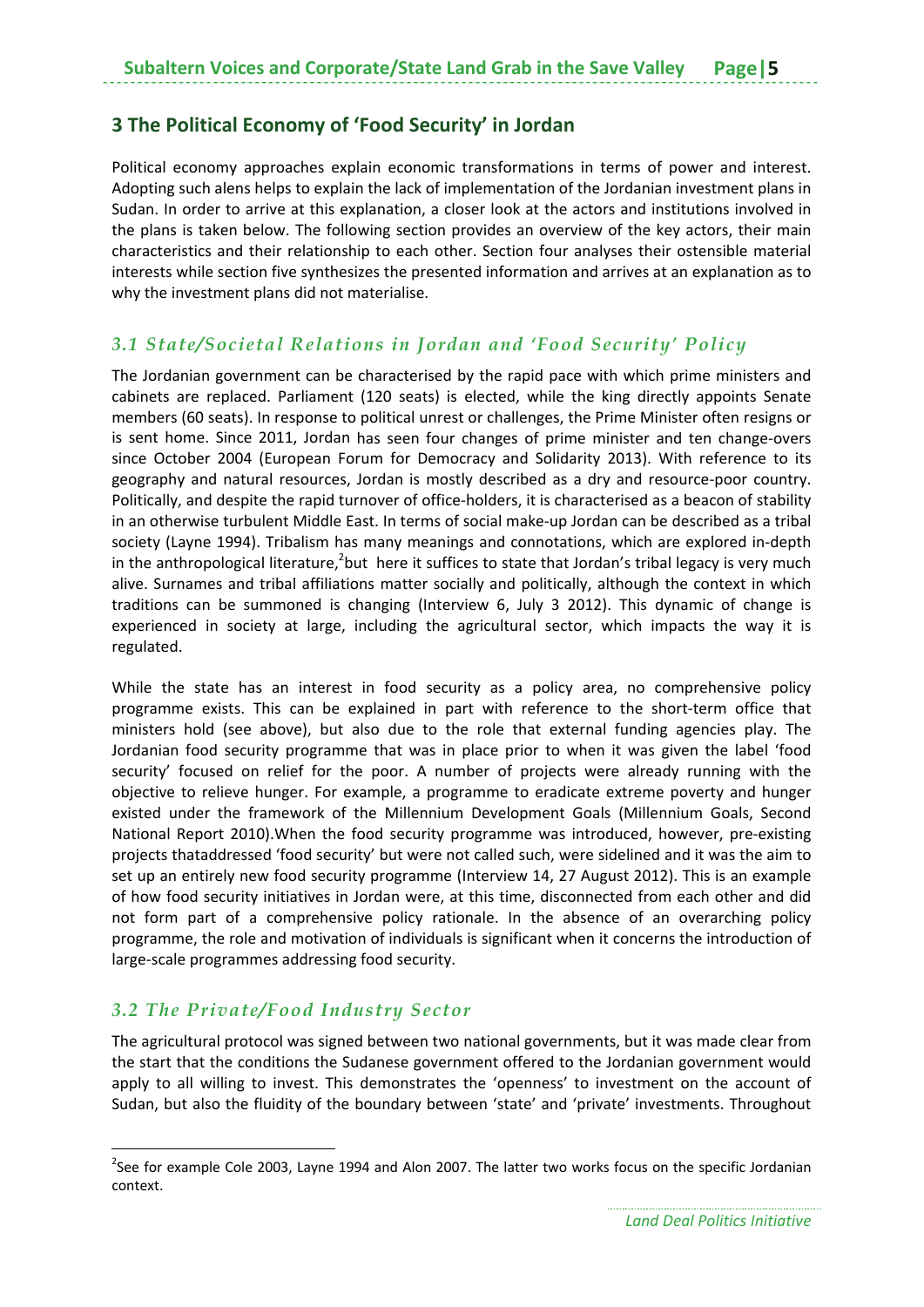the reporting on the agreement the fact that the terms of investment were open to private investors, company or individual, was often reiterated in order to attract more potential investors.

One of the key stakeholders in the investment process was the Hijazi and Ghoshe group. The company predominantly imports frozen meat and fish, but also livestock. It supplies Jordanian supermarkets and exports to the region (Hijazi and Ghoshe Group 2013). Barakatalso is a food trading company based in Amman. Two further un‐named companies signed an independent agreement with the Sudanese government (*Jordan* Times, 30 November 2008). It is unclear whether Barakat and the Hijazi Group were these companies (*Jordan Times*, 30 November 2008).

Prior to the negotiations of 2008‐2009 and before the agricultural protocol was signed in 1998, at least two Jordanian companies were engaged in trading in Sudan. Their experiences are significant in that their activities exemplified and communicated the possibilities to the Jordanian business sector. It in particular highlighted the possibilities of exporting to third markets, which were neither Sudanese nor Jordanian (Interview 10, 10 July 2012; Interview 11, 21 July 2012). Further, the experiences of producing and trading in Sudan are significant because at least one businessman involved later served in an influential position at the time the government was involved in the negotiations about investment in Sudan.

From 1986 until the late 1990s Hadadin farms produced melons in Sudan in Um Dom (Eastern Bank of Blue Nile near Khartoum). They produced at Um Dom for nine years and employed local workers. The business was successful until a Brazilian company took over Hadadin Farms' European market share (Interview 10, July 10 2012). In addition, Jorico Company supplied so-called ethnic markets in Great Britain. Certain types of exotic fruits and root vegetables cannot be produced in the Jordan Valley during winter. By extending production to Sudan, it was envisioned that fruits and vegetables could be supplied all year round, which from a market perspective is instrumental in maintaining a firm grip on one's customer base. Such continuous production represents an important opportunity to those involved in the Jordanian fruit and vegetable sector. The experience of having produced in Sudan, which enabled the penetration of significant European markets, is important in that it provided the business elite with knowledge of the possibilities in Sudan. This particular point is further explained in the section below.

#### *3.3 The Political Ecology of Agriculture*

The agricultural sector in Jordan is marginalised and plagued by a variety of problems. In general, agricultural potential in Jordan is limited by the lack of available arable land. This is both due to aridity (IFAD 2007) but also because most arable land has been encroached upon by urbanisation. This is particularly true for the lands around Irbid, in the north of Jordan (Interviews 3, 4, 8, 10 and 11). As a result of disinvestment in the sector and the impact of IMF and World Bank austerity packages which reduced state expenditure, agricultural production as a whole has been on a steady decline since the 1960s (Wilson and Bruins 2005; Harrigan et al., 2006). At present, the sector reportedly contributes to around 3.5% of the GDP (*Jordan Vision 2020,* 2006). Yet, it consumes around 70% of the water budget. The figures concerning both the productivity of the sector and water consumption are contested, however (Interview 5; Interview 12; JEPA conference 2012).

*"These figures ... stating that the agricultural sector only contributes about 2.5% to the GDP are based upon calculations of value measured at the farmer's doorstep. If you look at the sector's impact on transport, packaging, services and other sectors, the proper contribution would lie around 15%".*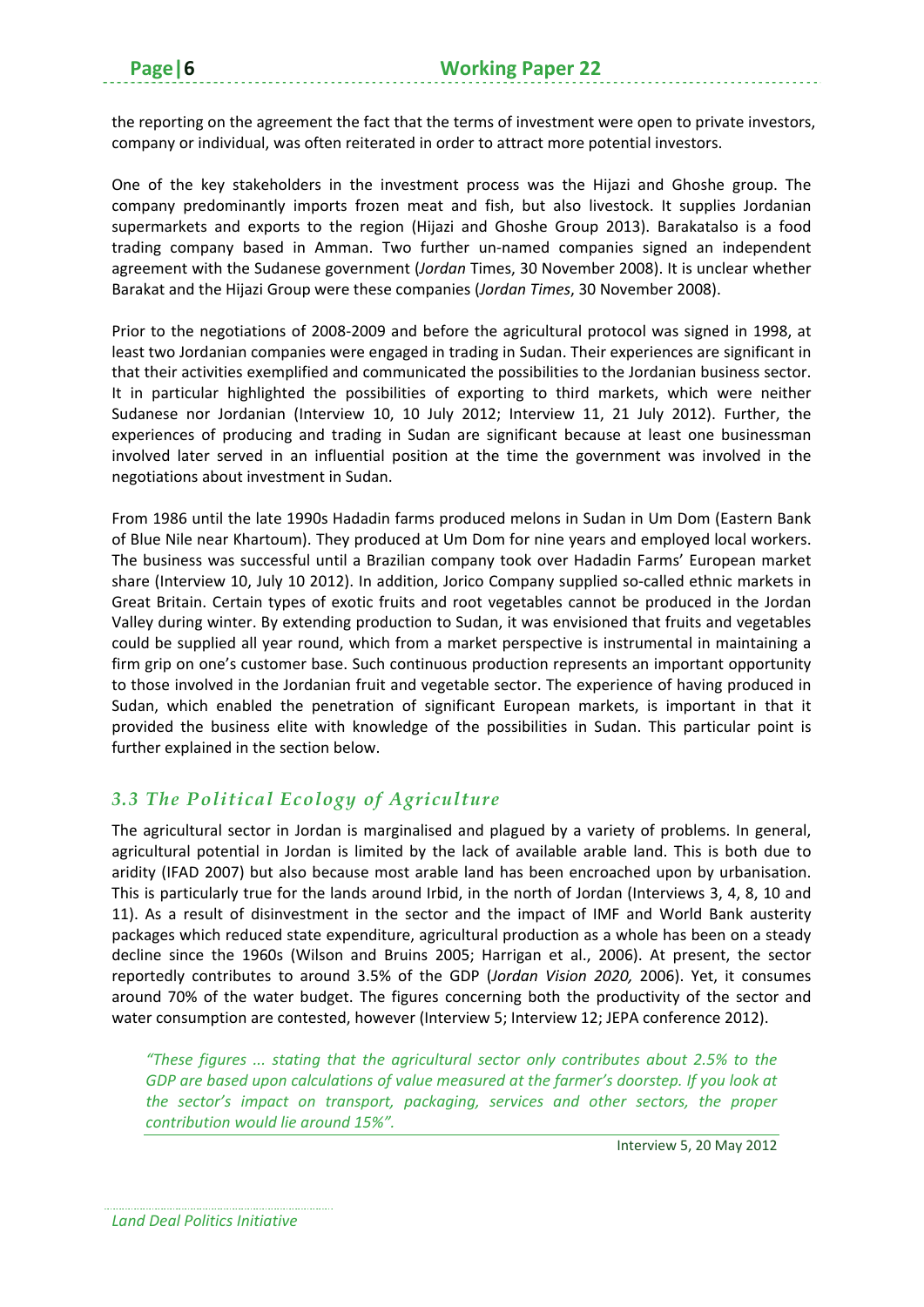Furthermore, according to one official at the Ministry of Agriculture, the impression of disproportionate use of water by the agricultural sector is exaggerated. Water that could not be used for other purposes is included in the total water budget nevertheless, *as if* it could be used by other sectors, e.g. tourism or residential, whereas in reality it cannot be used elsewhere. As a result, and because of the importance that is attributed to water usage in the international aid and NGO circles, the agricultural sector assigned a marginal role in visions of the future Jordanian economy (*Jordan Vision 2020,* 2006). This document, which can be taken as exemplary of where the government and private sector see Jordan going for the next decade, does not identify agriculture as a 'growth sector', as opposed to the pharmaceutical, IT, tourism and education sectors. The relative neglect of the agricultural sector in terms of investment has been a clear global trend, until around 2009 when the food price shock re-directed attention to the agricultural sector (ODI 2009).

The marginal position of the agricultural sector and the perception of being sidelined as a sector was frequently communicated in interviews. The lack of significance and prestige attributed to the agricultural sector within the government at large and in comparison to other sectors, such as tourism, in official publications is often received with indignation. Why do stringent water regulations not apply in equal strength to the tourism sector? Moreover, why should large amounts of water be directed to the tourism sector at all, if it predominantly benefits Western tourists and the Jordanian upper classes? In contrast, the agricultural sector is seen as providing essential services and promoting the productivity of related sectors, e.g. transport and packaging, while providing a livelihood to the poorest sections of the Jordanian population – a segment that often has limited alternative possibilities. Although the sector does provide a livelihood for Jordan's rural population, it is important to bear in mind the vast differences between small holders and advanced agriculturalists, the so-called *big whales* (al-haytaan al-kabeera). In any case, the government insufficiently acknowledges this, according to those involved in agriculture.

The socio-cultural 'profile' of the agricultural sector is significant in that it explains why the Ministry of Agriculture perceives few avenues for expansion or growth domestically and hence maintains an interest in expanding abroad. Regulations are strict and state support is non-existent. For this reason, the option of investing in Sudan is attractive. It is thus clear that a 'food security' policy revolving around a decision to go abroad is not brought about solely based upon a material resources rationale. The availability of water and grassland in Sudan are crucial, but the socio‐cultural position of the agricultural sector domestically is a vital driving factor as well. This point is further demonstrated in section two of the main summary report of the feasibility study, where the potential for the employment of agricultural expertise and the potential for generating additional related economic activities is highlighted (AOAD 2003).

#### **4 Why Did Investments Fail: Financing Structure or Material Interests?**

The process preceding the official negotiations in 2009 about investment in Sudan was a long, convoluted and cyclical process rather than a straightforward rush for land. The initial agricultural protocol was signed in 1998, a decade before the food price crisis. Talks had begun in 1997 (AOAD 2003). This paper maintains that the prior experiences of the business elite played a key role in the push for investment. This business rationale, however, coincided with a renewed interest in 'food security' in the international arena. By subscribing to the language of 'food security', it arguably was hoped that increased resonance could be found with the Jordanian government at large. The strategy, however, did not succeed because of the absence of a comprehensive food security policy at the government level.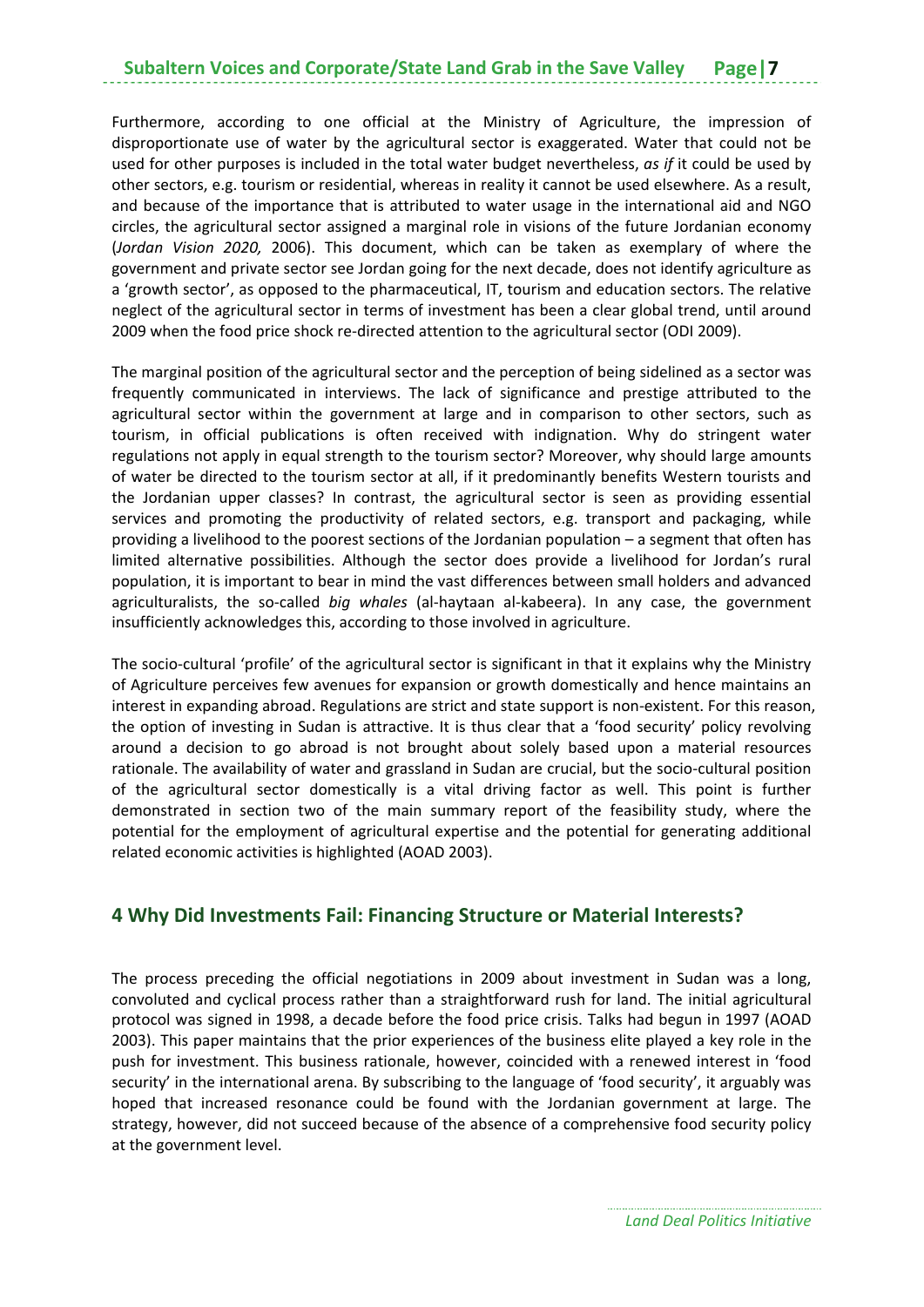#### *Financing Structure or Internal Politics?*

Ostensibly, the deal failed because of a lack of financial support. This explanation, however, is insufficient. The costs of the initial infrastructure, covering connections to the electricity grid and the infrastructure of drawing water from the Nile, amounted to \$115million (Interview 11, 21 July 2012). The idea was for the government to invest and the private sector to pay rent over the productive land. This set‐up reportedly was economically feasible for both parties and would enable the government to earn back their investment within ten years (*Jordan Times* 8 June 2012, Interview 11, 21 July 2012). However, the state was not prepared and arguably not in a position to invest such an amount of money as Jordan perennially runs budget deficits (Sharp 2012). The alternative financing structure, however, in which private businesses would invest and the state would provide collateral was to be negotiated. Prior to the start of the negotiations, however, the private sector withdrew from the project. Newspaper articles then stated that the deal had failed to materialise because of a lack of private sector interest. As the above sequence of events shows, this is not strictly accurate. A number of private sector actors, including the Barakat company and the Hijazi and Ghoshe Group, had been interested from the start. Moreover, they had indicated the seriousness of their interest irrespective of international price levels (see above). It seems, however, that maintaining such a firm interest when met by an unsupportive state is difficult. Other factors, such as the impact market diversification would have on domestic actors, may have been of significance. Further, production in Sudan would have brought significant changes to the domestic market structure. Increased supplies of affordable meat would increase the competition domestically and significantly affect the market position of already struggling domestic producers. Their reduced competitiveness and ability to eke out a living has political consequences. The following section illustrates this dynamic with reference to dissatisfaction in the poultry sector in Jordan.

Jordan is a relatively 'open' economy (World Bank 2013) but also highly dependent on food imports (Jordan News Agency 2010). Domestic agricultural production is difficult because of high input prices, but this is not the case for all areas of production. The Jordanian government, however, favours an open market policy that leads domestic producers to struggle (Jordan News Agency 2010; *Jordan Times*, 27 June 2012). In 2010, the president of the Foodstuffs Traders Association, Khalil Tawfiq, challenged government policy and stated that, "Food security cannot come from imports only ... it is unacceptable to import more than 85 percent of our food" (Jordan News Agency 2010). In 2012, dozens of poultry breeders organised a sit-in at the Ministry of Agriculture, urging officials to reverse the decision to allow egg imports since the country is self‐sufficient in egg production and the poultry sector provides a living to hundreds of families in rural areas (*Jordan News Agency* 2010; *Jordan Times*, 27 June 2012). These eventsillustrate the tensions that exist between government policy and the interests of the domestic productive sector. While market diversification might promote a form of'food security' that is concerned with continuous access to affordable food, it runs counter to notions of 'food security' more focused on maintaining at least a minimal degree of self‐ sufficiency. While self‐sufficiency in food provision is often readily dismissed as an unrealistic goal, this debate has not been concluded in Jordan (*Jordan News Agency* 2010).

In this context, the contradictory objectives of 'food security' through extending the range of sources of imports vs. enabling a degree of 'food sovereignty' through support for domestic production in certain sectors, can be explained as signaling a crisis in Jordanian food policy‐making. The Jordanian government maintains an interest in keeping prices low for its largely urban population based in Amman, yet it also maintains an interest in providing the already dissatisfied rural population with an income and upholding the vital political ties with these groups. It seems that, in certain productive sectors 'food security' in terms of securing and maintaining a supply is easily achieved. As such, 'food security' *per se* is not an issue in these sectors. It is the *kind* of access to food supplies that the Jordanian government will choose to provide that will be of far-reaching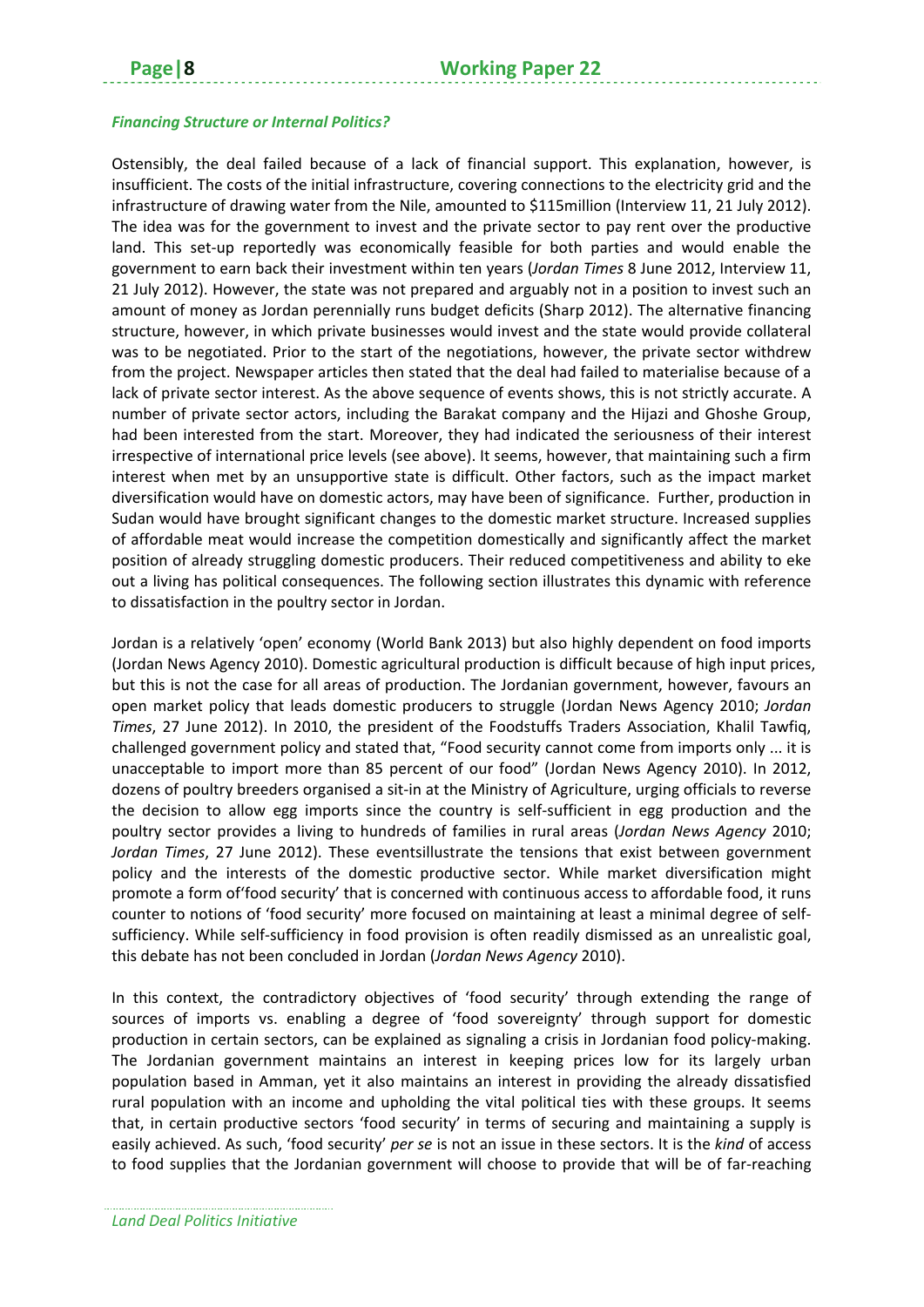impact with reference to the domestic economy. With regards to the investment plans in Sudan, the political consequences of broadening the range of sources from which to import foodstuffs, its attendant effects on the domestic market and its political ramifications, are of significant political importance.

#### **5 Conclusion**

This article has sought to shed light on why the proposed agricultural investments in Sudan planned by Jordan failed, despite the relatively advanced stage of negotiations and planning. To do so it provided a descriptive overview of the most important events within this process. It then sought to go beyond this presentation through an analysis of the different positions and interests of the various actors involved in this process. It recognises elite experiences and interests as a key driver in this process. However, it is important to point out the limitations of a 'good guy / bad guy' story. Ironically, the plans to invest abroad can be seen as part of a more assertive, and necessary, move in which Jordanian 'food security' as a political issue and long-term objective is taken seriously. The deplorable factor is that this call for attention, stemming from and reflecting decades of neglect of the agricultural sector, manifested itself predominantly in a push for investment in agriculture abroad, without a broader range of options available to Jordan being explored.

**Note**: khitta fee hauwa, khitta al fadhi – 'planning in the wind' – Ar. slang

خطه على الفاضي (عامية)

#### **Bibliography**

- **1.** Abu‐Sharar, T.M. (2006) "The Challenges of Land and Water Resources Degradation in Jordan: Diagnosis and Solutions." In *Desertification in the Mediterranean Region: a Security Issue*, edited by Jose L. Rubio W.G. Kepner, pp. 201–226. Amman.
- **2.** Alon, Y. (2007) *The Making of Jordan: Tribes, Colonialism, and the Modem State*, London: IB Taurus.
- **3.** AOAD, Arab Organisation for Agricultural Development. (2003) "Study of the Technical and Economic Feasibility of the Jordanian Agricultural Investment Project in the Al‐Mukabaraab Plain - Republic of Sudan." http://www.aoad.org/activity3.htm. Obtained from Ministry of Agriculture (MOA), Amman.
- **4.** Azzeh, Leila. (2009) "Jordan's National Food Security Company to Import Sudanese Sheep." *Jordan Times*. http://www.menafn.com/menafn/1093287827/Jordans‐national‐food‐security‐ company‐to‐import‐Sudanese‐sheep.
- **5.** Bruins, J.P. Wilson and H.J. (2005). "Food Security in the Middle East Since 1961" http://ressources.ciheam.org/om/pdf/a65/05002195.pdf .
- **6.** Cole, D.P. (2003) "Where Have the Bedouin Gone?" *Anthropological Quarterly* 76: 235–267.
- **7.** EFDS, European Forum for Democracy and Stability. (2013) "Jordan." *Country Updates*. http://www.europeanforum.net/country/jordan .
- **8.** "'Foodstuff Traders Association Warns Against Raising Prices'." (2012) *Jordan Times*, May 15.
- **9.** Harrigan, J., and H. El‐Said. (2009) *Aid and Power in the Arab World: World Bank and IMF Policy‐ based Lending in the Middle East and North Africa*. New York: Palgrave.
- **10.** Hazaimeh, Hani. 30. "Agricultural Investment in Sudan to Resume Early (2009)" *Jordan Times* ——— (2008) "Private Company to Run Sudan Venture." *Jordan Times*
	- ——— (2010) "Sudan, Spanish Agricultural Projects Shelved." *Jordan Times*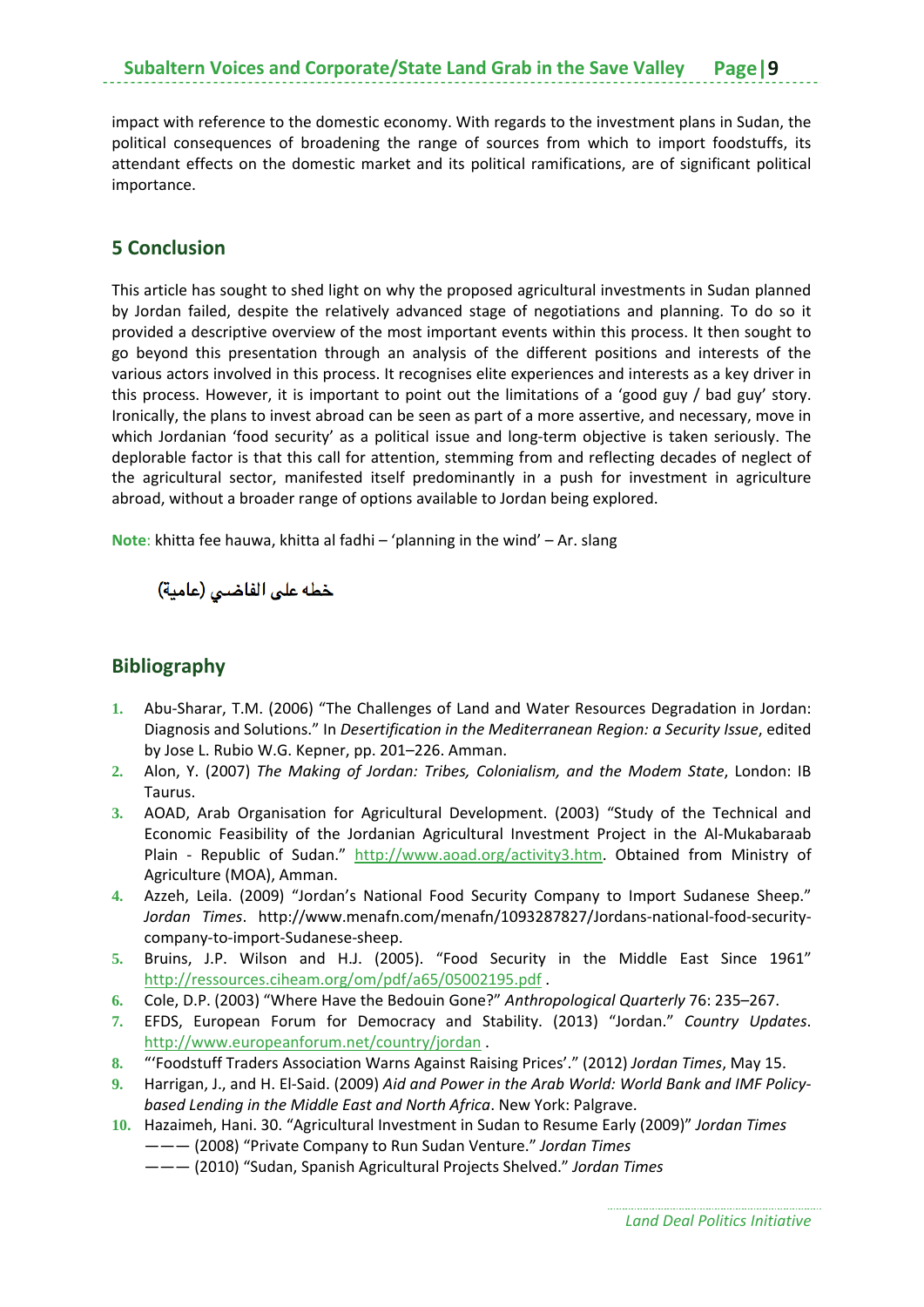———. (2009) "Draft Agreement on Sudan Project Nearing Completion." *Jordan Times*, June 8. **11.** Hijazi and Ghoshe Group HGG. "Hijazi and Ghoshe Company Profile."

- http://hgg.com.jo/index.php?option=com\_content&view=article&id=47&Itemid=54&lang=en.
- **12.** IFAD. 1. "Report and Recommendation of the President to the Executive Board on a Proposed Financial Assistance to the Hashemite Kingdom of Jordan for the Agricultural Resource Management Project ‐ Phase II". Rome: International Fund for Agricultural Development.
- **13.** JEPA Conference. 6. "3rd Jordanian Exporters and Producers Association Agricultural Conference." In .
- **14.** JIB, Jordan Investment Board. (2012) *Sea Transportation Costs and Transit Times*. http://www.jordaninvestment.com/DataStats/IIS/InfrastructureNaturalResources/tabid/288/la nguage/en‐US/Default.aspx?SkinSrc=%5BL%5DSkins/jiben/PDFSkin .
- **15.** JNA, Jordan News Agency. 31. "Jordan Food Imports Climb to Nearly JD2b in 2009". Online newspaper. http://www.zawya.com/story/ZAWYA20100201042824/ .
- **16.** "Jordan Finalises Feasibility Study to Invest in Sudanese Agricultural Land." 20. *Capital Eritrea News*. http://www.capitaleritrea.com/jordan‐finalises‐feasibility‐study‐to‐invest‐in‐sudanese‐ agricultural‐land/ .
- **17.** "'Jordan Food Imports Climb to Nearly JD2b in 2009'." 31. *Zawiya,*. http://www.zawya.com/story/ZAWYA20100201042824/ .
- **18.** "'Jordan PM Expands Subsidy Program'." (2011) *Al Shorfa*. http://al-shorfa.com/en\_GB/articles/meii/newsbriefs/2011/01/21/newsbrief-01.
- **19.** "'Jordan to Move Forward on Agricultural Investments in Sudan'." (2009) *Sudan Tribune*, April 11.
- **20.** "Jordan Vision 2020", (2006) Amman: US‐AID AMIR program. Un‐authored report. Hard copy obtained from Jordanian Exporters and Producers Association.
- **21.** Layne, L.L., (1994) *Home and Homeland: The Dialogics of Tribal and National Identities in Jordan*. Princeton: Princeton University Press.
- **22.** Obeidat, O. 2012a. "'Record High' Meat Prices Fuel Boycott Call." *Jordan Times*, May 9. ———. 2012b. "Consumers Urge Government to Seek Other Options to Price Hikes." *Jordan Times*, May 15.
- **23.** Omari, R. (2012) "Living Costs, Local Development Top Concerns in Open Session." *Jordan Times*, May 9.
- **24.** Sharp, J. M. (2012) "Jordan: Background and U.S. Relations." Congressional Research Service Reports on the Middle East and the Arab World. Washington D.C.: Congressional Research Service. http://www.fas.org/sgp/crs/mideast/ .
- **25.** Smalley, R., and Corbera, E. (2012) "Large‐scale Land Deals from the Inside Out: Findings from Kenya's Tana Delta." *Journal of Peasant Studies* 39: 1039–1075.
- **26.** United Nations. (2011) "Millennium Development Goals Report." http://www.unhcr.org/refworld/docid/4e42118b2.html [accessed 15 March 2013].
- **27.** Verhoeven, H. (2011) "Black Gold for Blue Gold?: Sudan's Oil, Ethiopia's Water and Regional Integration."
- **28.** White, B., BorrasJr, S.M., Hall, R., Scoones, I. and Wolford, W. (2012) "The New Enclosures: Critical Perspectives on Corporate Land Deals." *Journal of Peasant Studies* 39: 619–647.
- **29.** Wiggins, S., Keats,S. and Vigneri, M. (2009) *Impact of the Global Financial and Economic Situation on Agricultural Markets and Food Security*. Working Paper 314. Overseas Development Institute (ODI).
- **30.** Wilson, H.J. and Bruins. (2005). "Food Security in the Middle East Since (1961)" In *Food Security Under Water Scarcity in the Middle East: Problems and Solutions.*, edited by International Centre for Advanced Mediterranean Agronomic Studies (CIHEAM), 49–56. Bari: Options Méditerranéennes: Série A. SéminairesMéditerranéens.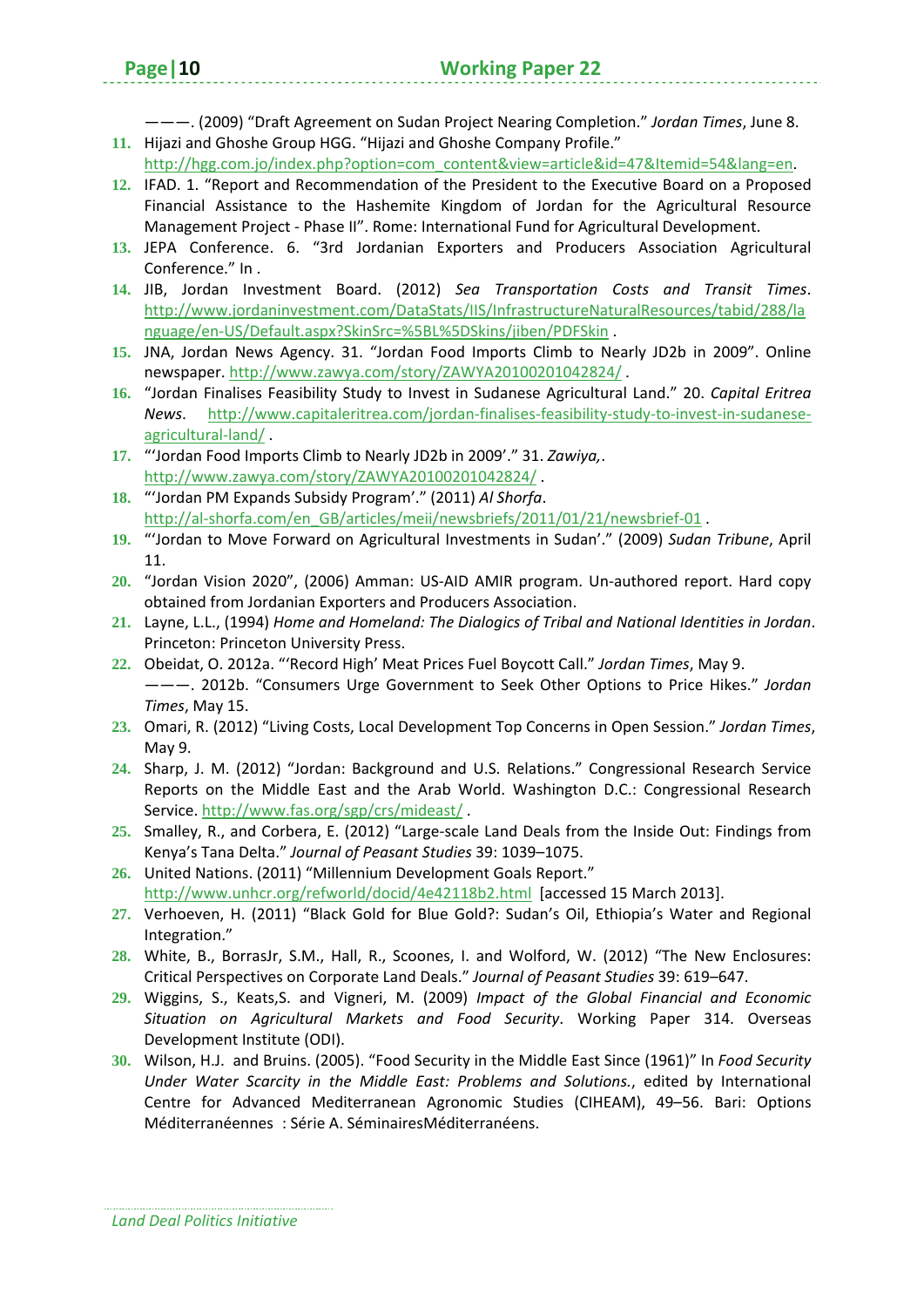#### **Interviews**

Interview 1, 15 February 2012, Amman Interview 2, 13 March 2012, Amman Interview 3, 12 May 2012, Amman Interview 4, 18 May, Amman Interview 5, 20 May 2012, Amman Interview 6, 3 July 2012, Amman Interview 7, 4 July 2012, Amman Interview 8, 8 July 2012, Amman Interview 9, 8 July 2012, Amman Interview 10, 10 July 2012, Amman Interview 11, 21 July 2012, Amman Interview 12, 26 July 2012, Amman Interview 13, 30 July 2012, Amman Interview 14, 27 August 2012, Amman